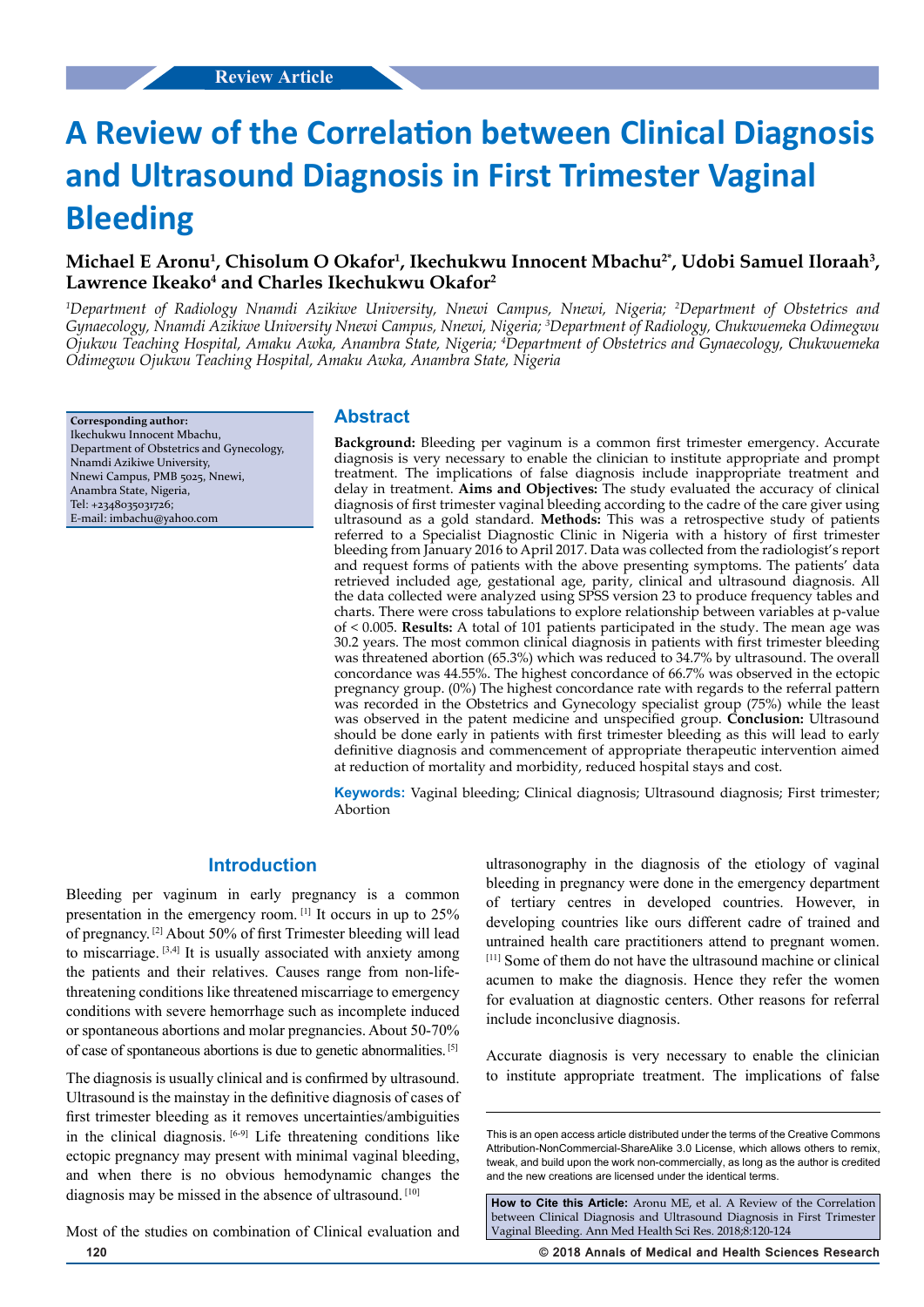diagnosis inappropriate treatment. To the best of our knowledge, no study has stratified the accuracy of clinical diagnosis of different cadre of healthcare providers. This study evaluated the correlation between the diagnosis made by clinical evaluation of vaginal bleeding and that made using ultrasonography. It also determined the accuracy of different cadre of healthcare providers in clinical diagnosis of first trimester vaginal bleeding. The aim being to emphasize the importance of ultrasound machines in our emergency rooms.

## **Subjects and Methods**

This was a retrospective comparative study carried in all patients who were referred to a private diagnostic clinic in Awka, Nigeria (Amen Specialist Diagnostic Clinic, Awka) with history of first trimester bleeding.

#### **Study area**

This study was conducted in a Specialist Diagnostic Clinic. This is a foremost radio-diagnostic outfit with consultant radiologists that sub serves the specialized needs. This study was carried out by data collected from the radiologist report and request forms of patients with the above presenting symptoms between January 2016 and April 2017. Patient's record was used to retrieve the relevant data. These include age, gestational age, parity, clinical and ultrasound diagnosis.

The inclusion criteria are patients with amenorrhea of 13 weeks or less who presented with clinical history of bleeding per vaginam.

Exclusion criteria included any patient whose pregnancy was more than 13 weeks and those whose records were not complete. We also excluded women with non-obstetrics causes of vaginal bleeding.

#### **Procedure**

All the patients were scanned using a Siemen Siena Ultrasound. These studies were done using either a 3.5MHz probe Trans abdominally. Transvaginal ultrasonography was done using 4.2 – 6.5 MHz endocavitory probe when the gestational week was 8 weeks or less and when the transabdominal ultrasound result was equivocal.

#### **Data analysis**

All the data collected were analyzed using SPSS version 20 manufactured in Chicago, USA to produce frequency tables and charts. There were cross tabulations to explore relationship between variables.

#### **Ethical approval**

Ethical approval was sought for and obtained from the ethical committee of Chukwuemeka Odimegwu Ojukwu Teaching Hospital Awka. The study protocol conformed to the provisions of the Declaration of Helsinki.

#### **Definition of terms**

These are definition of some of the terms applied to this study. [12,13]

**Anembryonic Gestation:** Presence of gestational sac larger than 18 mm without embryonic tissues

**Embryonic demise (missed abortion):** Embryo larger than 5 mm without cardiac activity

**Ectopic Pregnancy:** Pregnancy outside the uterine cavity

**Hydatidiform mole:** Placental proliferation in the absence of fetus.

**Complete Abortion:** Passage of all products of conception

**Incomplete Abortion:** This occurs when some products of conception are within the endometrial cavity with the OS open.

# **Results**

Vaginal bleeding in the first trimester accounted for 101 out of 1132 number of pregnant women that had ultrasound scan in the diagnostic center. The mean age of patients was 30.18 years ±5.38 while the median age was 30 years. The modal age range was 27 to 31 years and the age range of people involved in the study was between 17 and 50 years. Table 1 shows the age distribution of the subjects.

 The most frequent clinical diagnosis in women with first trimester bleeding was threatened abortion 66/101 (65.37%) and the least was anembryonic gestation 1/101 (1%). Table 2 shows the pattern of clinical diagnosis. The most common ultrasound diagnosis in patients with first trimester bleeding was abortion (94.1%) with threatened abortion being the most frequently diagnosed entity. Only 35/66 (53.0%) patients clinically diagnosed as having threatened abortion was confirmed by ultrasound. In contrast, the number of patients diagnosed as having complete abortion clinically was 9/101 (8.9%) which is far lower than 27/101 (26.7%) made by ultrasound. Of the three molar pregnancies clinically diagnosed, only one was

| bleeding. |           | Table 1: Age distribution of patients with first trimester |
|-----------|-----------|------------------------------------------------------------|
| Age Range | Frequency | Percent                                                    |
| 20        |           | 1.0                                                        |
| $20 - 24$ | 11        | 10.9                                                       |
| $25 - 29$ | 34        | 33.7                                                       |
| $30-34$   | 34        | 33.7                                                       |
| >35       | 21        | 20.8                                                       |
| Total     | 101       | 100.0                                                      |

| Table 2: Frequency distribution by clinical diagnosis. |           |         |  |  |  |  |
|--------------------------------------------------------|-----------|---------|--|--|--|--|
| <b>Clinical Diagnosis</b>                              | Frequency | Percent |  |  |  |  |
| Anembryonic Gestation                                  |           | $1\%$   |  |  |  |  |
| <b>Complete Abortion</b>                               | 9         | 8.9%    |  |  |  |  |
| Cyesis?                                                | 3         | 3.0%    |  |  |  |  |
| <b>Ectopic Gestation</b>                               | 3         | 3.0%    |  |  |  |  |
| Incomplete Abortion                                    | 7         | 6.9     |  |  |  |  |
| Missed Abortion                                        | 6         | 5.9     |  |  |  |  |
| <b>Molar Pregnancy</b>                                 | 3         | 3.0     |  |  |  |  |
| Spontaneous Abortion                                   | 3         | 3.0     |  |  |  |  |
| <b>Threatened Abortion</b>                             | 66        | 65.3    |  |  |  |  |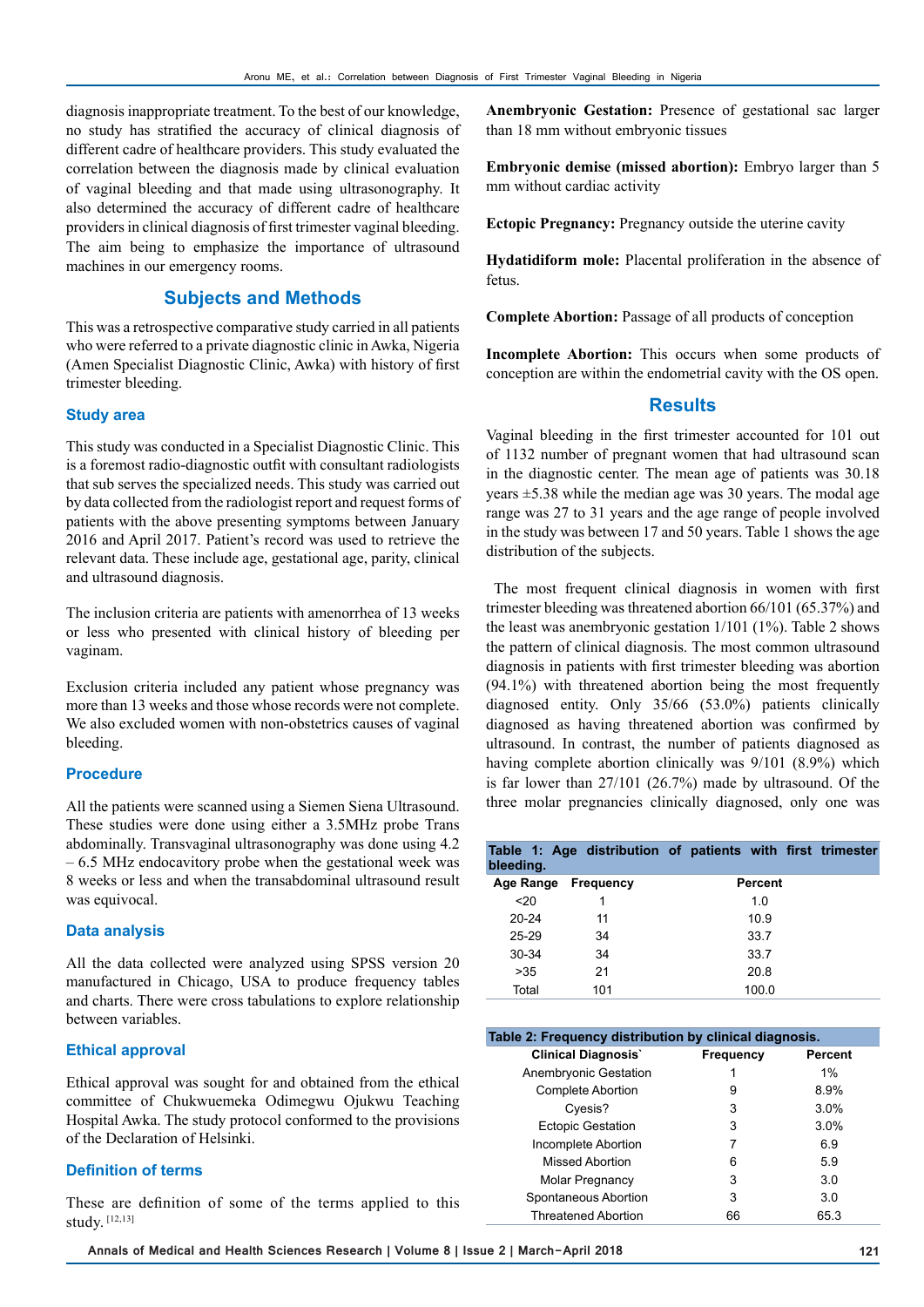correct. Table 3 shows the pattern and correlation of clinical and ultrasound diagnosis.

Table 4 shows concordance between clinical and ultrasound diagnosis. The overall concordance was 44.55%. The highest concordance of 66.7% was observed in the ectopic pregnancy group. The highest concordance rate with regards to the referral pattern was recorded in the Obstetrics and Gynecology specialist group (75%) while the least was observed in the patent medicine and unspecified group.

## **Discussion**

The mean age of patients in this study was 30.18 years. This agrees with findings reported in similar studies done in other places. [14,15] Our study showed that abortion was the commonest cause of first trimester vaginal bleeding with threatened abortion contributing the highest frequency. [16,17] This similar trend was observed in other studies by Gupta et al. and Vidya et al. [18,19]

In correlating the clinical and ultrasound diagnosis, it was found that there was a significant variation between the clinical and ultrasound diagnosis in patients with first trimester bleeding. The overall concordance of 44.55% was poor. This agrees with the findings by Shivanagappa et al. which noted that the accuracy of clinical diagnosis of first trimester miscarriage was poor. [20] The implication of the poor concordance is that relying on clinical diagnosis alone would have missed the diagnosis in more than 50% of the cases. This brings to the fore the need to have ultrasound machines in emergency rooms where pregnant women with bleeding are evaluated and treated. The use of ultrasound early in complicated pregnancy will reduce length of hospitalization, reduce cost and risk of management or even avoid hospitalization entirely. [21]

 In our study, a clinical diagnosis of 65% (66/101) for threatened abortion contrasted with the ultrasound diagnosis of 34.7% (30/101). The factors that could have contributed to this observation include the timing between clinical diagnosis

| Table 3: Clinical diagnosis versus ultrasound diagnosis. |          |          |    |          |           |              |    |       |
|----------------------------------------------------------|----------|----------|----|----------|-----------|--------------|----|-------|
| <b>Ultrasound</b>                                        |          |          |    |          |           |              |    |       |
| AG                                                       | СA       | EG       | IA | MA       | <b>MP</b> | No pregnancy | TA | Total |
| $\Omega$                                                 | $\Omega$ | $\Omega$ |    | $\Omega$ |           |              |    |       |
|                                                          |          | 0        | 2  | O        |           |              |    |       |
|                                                          | $\Omega$ |          |    | O        |           |              |    |       |
|                                                          | $\Omega$ | ົ        |    |          |           |              |    |       |
|                                                          | ົ        |          | 4  |          |           |              |    |       |
|                                                          |          | 0        |    | -0       |           |              |    |       |
|                                                          |          |          |    |          |           |              |    |       |
|                                                          |          |          |    |          |           |              |    |       |
| 6                                                        | 13       |          | 8  |          |           |              | 33 | 66    |
|                                                          | 24       |          | 16 | h        |           |              | 38 | 101   |
|                                                          |          |          |    |          |           |              |    |       |

Chi Square: 203.71, P-Value<0.00; AG: Anaembryonic Gestation, CA: Complete Abortion,EG: Ectopic Gestation, IA: Incomplete Abortion; MA: Missed Abortion, MP: Molar Pregnancy, TA: Threatened Abortion

| Table 4: Concordance of clinical diagnosis and ultrasound diagnosis of first trimester vaginal bleeding. |     |                             |              |                        |  |  |  |
|----------------------------------------------------------------------------------------------------------|-----|-----------------------------|--------------|------------------------|--|--|--|
| <b>Clinical diagnosis</b>                                                                                |     | <b>Ultrasound diagnosis</b> | <b>Total</b> | Percentage concordance |  |  |  |
|                                                                                                          | Yes | No                          |              |                        |  |  |  |
| Anembrovic Gestation                                                                                     | 0   |                             |              | 0.00                   |  |  |  |
| Complete Abortion                                                                                        |     | າ                           | 9            | 63.00                  |  |  |  |
| ?Cvesis                                                                                                  | 0   | 3                           | 3            | 0.00                   |  |  |  |
| <b>Ectopic Gestation</b>                                                                                 | 2   |                             | 3            | 66.67                  |  |  |  |
| Incomplete Abortion                                                                                      | 4   | 3                           |              | 57.114                 |  |  |  |
| Missed Abortion                                                                                          |     | 5                           | 6            | 16.67                  |  |  |  |
| Molar Pregnancy                                                                                          |     | າ                           | 3            | 33.33                  |  |  |  |
| Spontaneous Abortion                                                                                     | 0   | 3                           | 3            | 0.00                   |  |  |  |
| <b>Threatened Abortion</b>                                                                               | 30  | 36                          | 66           | 45.45                  |  |  |  |
| Total                                                                                                    | 45  | 56                          | 101          | --                     |  |  |  |

| Table 5: Cross-tabulation of pattern of referral and accuracy of diagnosis. |                                           |    |              |                               |  |  |  |
|-----------------------------------------------------------------------------|-------------------------------------------|----|--------------|-------------------------------|--|--|--|
| <b>Pattern of referral</b>                                                  | Concordance of clinical and USS diagnosis |    | <b>Total</b> | <b>Percentage Concordance</b> |  |  |  |
|                                                                             | Yes                                       | No |              |                               |  |  |  |
| Consultant Ob/Gyn                                                           | 3                                         |    | 4            | 75.00                         |  |  |  |
| Other consultants                                                           | 21                                        | 19 | 40           | 52.50                         |  |  |  |
| GP                                                                          | 5                                         | 14 | 19           | 26.32                         |  |  |  |
| Not specified                                                               |                                           |    |              | 0.00                          |  |  |  |
| Self                                                                        | 16                                        | 19 | 35           | 45.71                         |  |  |  |
| Patent medicine dealer                                                      | 0                                         |    |              | 0.00                          |  |  |  |
| Total                                                                       | 45                                        | 56 | 101          | 44.55                         |  |  |  |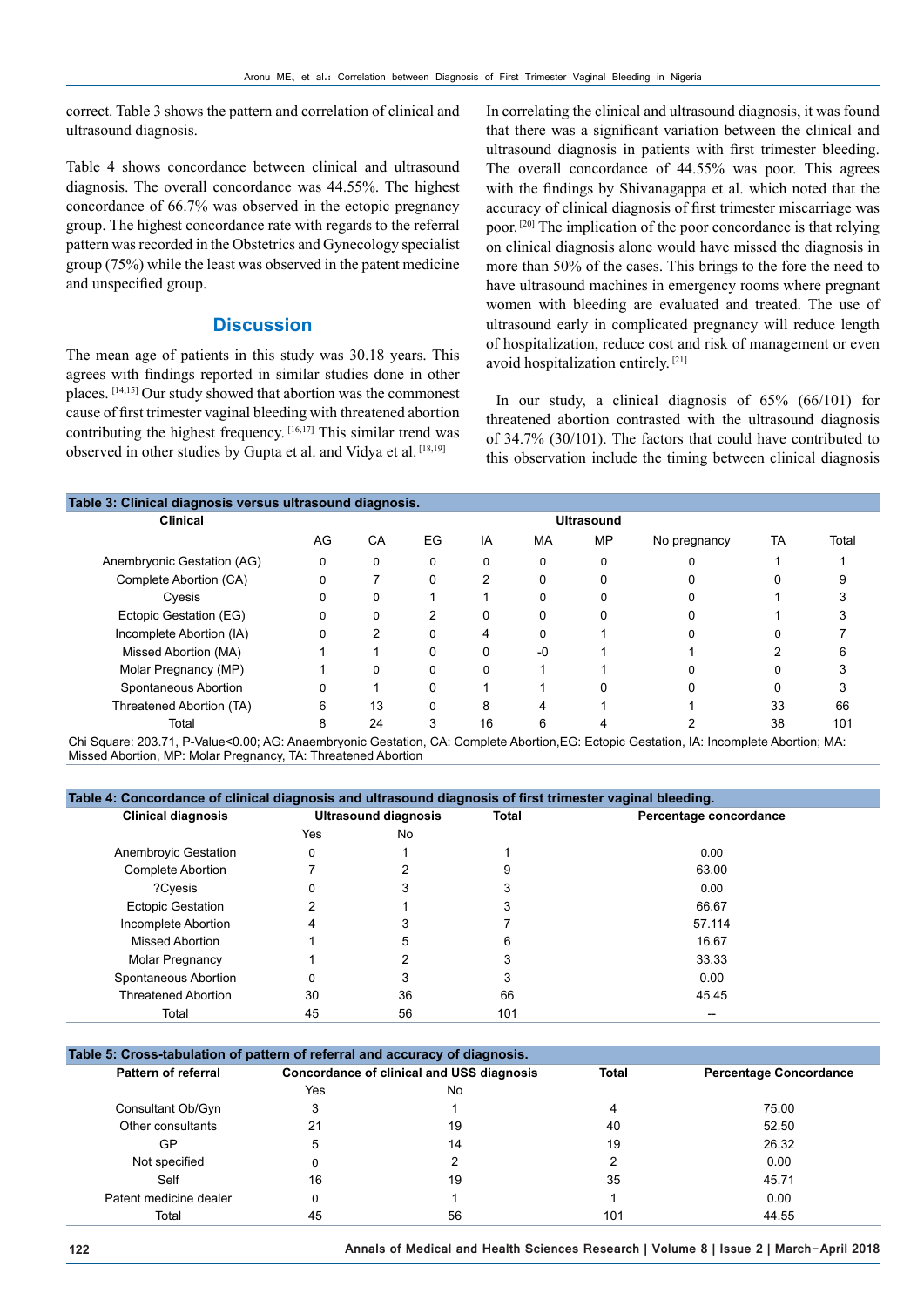and ultrasound evaluation. Abortion is a process which can quickly progress from threatened to incomplete and complete abortion. This could contribute to the reduction of the number of threatened abortion and increase in the number of complete miscarriage and incomplete abortion. However, different studies where ultrasound was in emergency rooms reported the same trend.  $L10$ , <sup>[21]</sup> another reason that could possibly have contributed to the discrepancy is that an embryonic gestation is an ultrasound diagnosis. [13] This may be part of the reason for the large discrepancies noted in our study.

The implications of low concordance and wrong diagnosis is that without the confirmation of the result, some diagnosis like molar pregnancy and ectopic pregnancy would have been missed. This will invariably lead to increased morbidities and possible mortalities. The over diagnosis of threatened abortion (which is mainly managed conservatively) would mean that some cases which could have benefitted from surgical or medical evacuation would have been missed leading to delayed treatment or no treatment. Instituting treatment based on the clinical diagnosis alone could lead to unnecessary treatment of complete abortion as incomplete abortion. Some cases of missed abortion would have been missed leading to delay of treatment; some viable pregnancies may also be terminated inadvertently. Ultrasound also identified two cases of vaginal bleeding in women that were not pregnant.

One of the strengths of our study was stratifying the cadre of referring health personnel with the concordance of clinical diagnosis and the ultrasound diagnosis. This has led to the discovery of specific gaps in knowledge. It showed varied accuracy of diagnosis with the cadre of the referring health care practitioner. As is expected, highest concordance was observed in Obstetrics and Gynecology specialist group. It also showed that both skilled and unskilled care givers attend to pregnant women in our clime. The low accuracy of diagnosis among the general practitioners is worrisome considering that they manage the bulk of the cases in every day practice. This calls for continuous medical education on clinical evaluation and management of first trimester vaginal bleeding among the general practitioners [Table 5].

Despite the obvious strengths of our study, it has some limitations, one was the high rate of self-referral, and this is worrisome and places the burden of proper counselling on the radiologist or sonographer. These women need to be encouraged to consult a trained care giver with the ultrasound report. The nature of the study did not allow us to determine whether these women were referred orally by health care providers or requested for the ultrasound evaluation on their own. Further study will be needed to determine the actual reason for self-referral. In addition, the clinical and ultrasound assessment were not done at the same time, since some of these conditions belong to a spectrum which may progress from clinical condition to another. This could have tilted the result of the study. However, our findings were consistent with the findings from other studies.  $[22,23]$ 

## **Conclusion**

In conclusion, our study has shown the poor accuracy of clinical

diagnosis of vaginal bleeding in the first trimester of pregnancy. It also highlighted the need for availability of ultrasound machines and trained sonographers in the emergency rooms of our health facilities. The authors suggest that whenever possible, every woman with vaginal bleeding in first trimester should be subjected to ultrasound evaluation.<sup>[24]</sup>

## **Author Contributions**

The study arose from an original idea from, MEA, COO and USI. All authors contributed to the study's design. MEA, USI, LO and IIM collected the data while IIM performed the analysis with the help of CIO. MEA AND IIM wrote the first draft. All authors contributed to the discussion and conclusion. All authors contributed significantly to, and are in agreement with, the content of the manuscript.

## **Conflict of Interest**

All authors disclose that there was no conflict of interest.

#### **References**

- 1. Daspulati R, Bhat S, Nour S. Sonographic evaluation of first trimester bleeding. Radiol Clin North America. 2004;42:297-314.
- 2. Mark D, Amy T. First trimester bleeding. Am Fam Physician. 2009;79:985-992.
- 3. Dianabasi E, Uduma F, Okere P, Edmund E. Obstetric sonography in first trimester bleeding (A single institution study). Merit Research Journal of Medical Sciences. 2016;4:356-362.
- 4. Digtre M, Cuevas C, Moshiri M, Dubinsky T, Dogra V. Sonography in first trimester bleeding. J. Clin. Ultrasound. 2008;36:352-366.
- 5. Dogra V, Paspulatti R, Bhatt S. First trimester bleeding evaluation. Ultrasound Q. 2005;21:69-85.
- 6. Deepti K, Vaishal Jadhav R, Amirita M, Rigamanada M, Samtoshi P, Gayatri S. Role of pelvic sonography in first trimester bleeding. J Evolution Med and Dental Sci. 2005;4:8156-8525.
- 7. Kalyani S. Assessment of first trimester vaginal bleeding using ultrasound sonography. Asian J. of Biomed and Pharm. Sci. 2016;6:54-56.
- 8. Lucie M, Michiel C. Ultrasound evaluation of first trimester pregnancy complication. J. Obstetric. Gynecol. Can, 2005;27:581-585.
- 9. Krishna K, Pransy P, Charusmita C. Bleeding PV in First trimester of pregnancy - Role of Ultrasound, its correlation with Clinical Assessment. J. Med. Sci and Clin. Researc. 2016;9:9573-9581.
- 10. Lee R, Dupuis C, Chen B, Smith A, Kim YH. Diagnosing ectopic pregnancy in the emergency setting Ultrasonography 2018;37:78-87.
- 11. Nigeria Demographic and health Survey 2013. National Population Commission, federal Republic of Nigeria, Abuja, Nigeria June 2014.